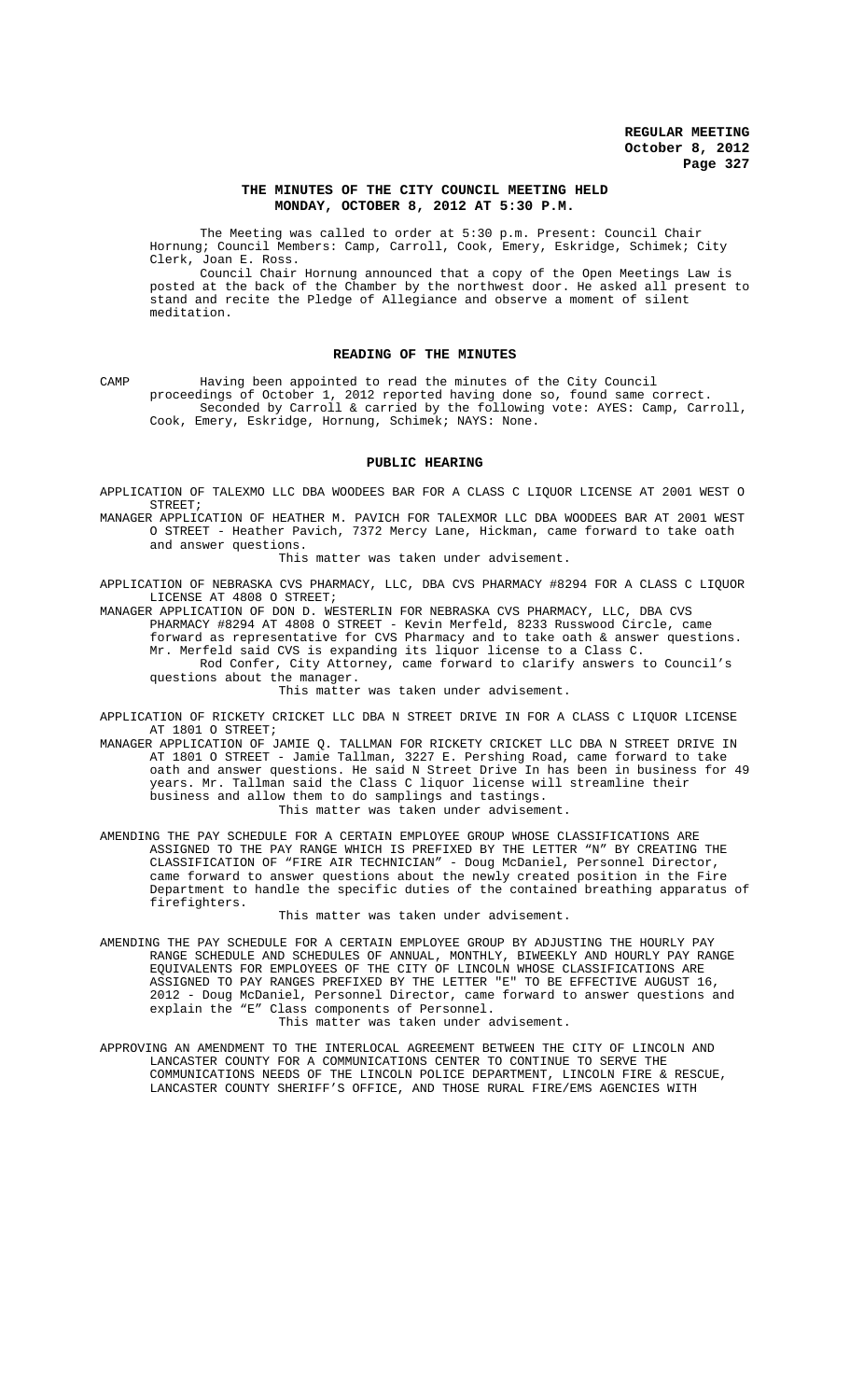MEMBERSHIP IN THE LANCASTER COUNTY MUTUAL AID ASSOCIATION - Rod Confer, City Attorney, came forward to discuss issues with the agreement. Because negotiations are still in progress, Mr. Confer requested that Council place this item on indefinite pending.

This matter was taken under advisement.

- APPROVING A CONTRACT AGREEMENT BETWEEN THE CITY OF LINCOLN, LANCASTER COUNTY, AND LINCOLN-LANCASTER COUNTY PUBLIC BUILDING COMMISSION AND OFFICEMAX NORTH AMERICA, INC. FOR DIGITAL PRINT AND COPY SERVICES FOR UNIT PRICING UNDER WSCA/STATE OF UTAH CONTRACT NO. MA041 FOR A TERM FROM THE DATE OF EXECUTION THROUGH MARCH 31, 2014 WITH THE OPTION TO RENEW FOR TWO ADDITIONAL 12-MONTH TERMS - Bob Walla, Assistant Purchasing Agent, came forward to answer questions. This matter was taken under advisement.
- APPROVING THREE CONTRACT AGREEMENTS BETWEEN THE CITY OF LINCOLN, LANCASTER COUNTY, AND LINCOLN-LANCASTER COUNTY PUBLIC BUILDING COMMISSION AND MIDWEST ROOFING, INC., SPRAGUE ROOFING COMPANY, AND WEATHERCRAFT COMPANY OF LINCOLN FOR UNIT PRICING MISCELLANEOUS ROOFING SERVICES BID NO. 12-186 FOR FOUR YEAR TERMS - Bob Walla, Assistant Purchasing Agent, came forward to answer questions. This matter was taken under advisement.
- APPROVING SIX CONTRACT AGREEMENTS BETWEEN THE CITY OF LINCOLN, LANCASTER COUNTY, AND LINCOLN-LANCASTER COUNTY PUBLIC BUILDING COMMISSION AND PAVERS, INC., CATHER & SON'S CONST., INC., SCHMIEDING CONCRETE, INC., K2 CONSTRUCTION, WALTON CONSTRUCTION CO., INC., AND DICKEY & BURHAM INC. FOR UNIT PRICING CONTRACT FOR PAVEMENT BID NO. 12-187 FOR FOUR YEAR TERMS - Bob Walla, Assistant Purchasing Agent, came forward to answer questions. He clarified that vendors have varying prices for specific work. He added that they also try to spread out the work. .<br>Mr. Walla said an advantage to these six agreements is that insurance and bonding is already complete up to \$25,000. This matter was taken under advisement.
- APPROVING A CONTRACT AGREEMENT BETWEEN THE CITY OF LINCOLN, LANCASTER COUNTY, AND LINCOLN-LANCASTER COUNTY PUBLIC BUILDING COMMISSION AND DAVID WOOD CONSTRUCTION, INC. FOR UNIT PRICING MISCELLANEOUS PAINTING SERVICES BID NO. 12-189 FOR A FOUR YEAR TERM - Bob Walla, Assistant Purchasing Agent, came forward to answer questions.

#### This matter was taken under advisement.

APPROVING THE LABOR CONTRACT BETWEEN THE CITY OF LINCOLN AND THE LINCOLN CITY EMPLOYEES ASSOCIATION (LCEA) TO BE EFFECTIVE AUGUST 16, 2012 THROUGH AUGUST 31, 2014 - Doug McDaniel, Personnel Director, came forward to answer questions and highlight details for the two-year contract. Council Member Camp clarified Steps, Pay Ranges and potential pay increases for various employees. In response to Council Member Schimek's questions, Council Chair Hornung explained contract changes and online attachments for public viewing. This matter was taken under advisement.

## **COUNCIL ACTION**

#### **REPORTS OF CITY OFFICERS**

RESOLUTION APPROVING THE DISTRIBUTION OF FUNDS REPRESENTING INTEREST EARNINGS ON SHORT-TERM INVESTMENTS OF IDLE FUNDS DURING THE MONTH ENDED AUGUST 31, 2012 CLERK read the following resolution, introduced by Carl Eskridge, who moved its adoption:<br>A-87034 BE

BE IT RESOLVED by the City Council of the City of Lincoln, Nebraska: That during the month ended August 31, 2012, \$69,195.32 was earned from the investments of "IDLE FUNDS". The same is hereby distributed to the various funds on a pro-rata basis using the balance of each fund and allocating a portion of the interest on the ratio that such balance bears to the total of all fund balances.

Introduced by Carl Eskridge Seconded by Emery & carried by the following vote: AYES: Camp, Carroll, Cook, Emery, Eskridge, Hornung, Schimek; NAYS: None.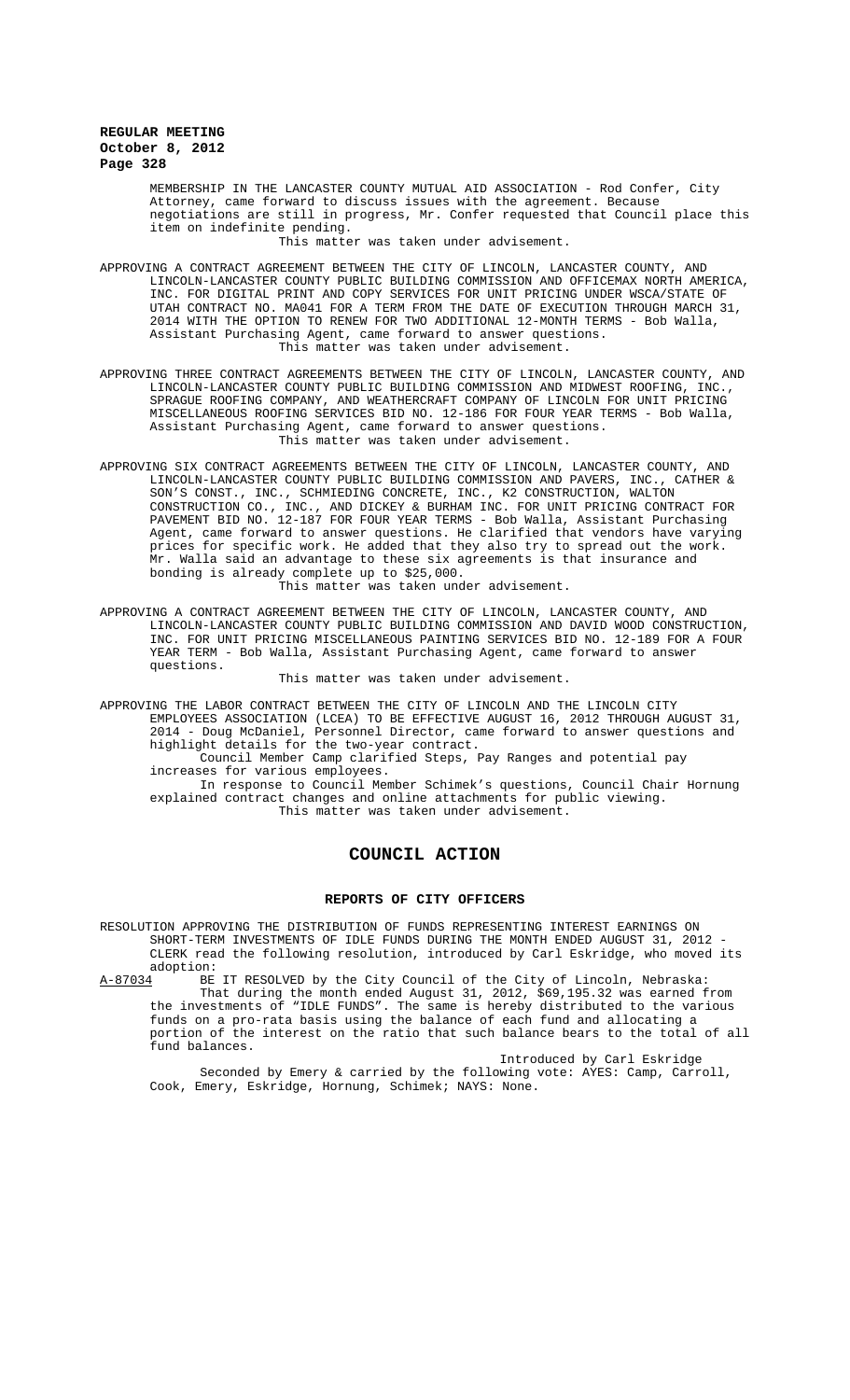RESOLUTION APPROVING THE CITY OF LINCOLN'S INVESTMENT ACTIVITY REPORT FROM THE CITY TREASURER FOR THE THIRD QUARTER, FISCAL YEAR 2011-2012 - CLERK read the following resolution, introduced by Carl Eskridge, who moved its adoption:

A-87035 BE IT RESOLVED by the City Council of the City of Lincoln, Nebraska: That the Investment Activity report and attached list of investments be confirmed and approved, and the City Treasurer is hereby directed to hold said investments until maturity unless otherwise directed by the City Council. Introduced by Carl Eskridge Seconded by Emery & carried by the following vote: AYES: Camp, Carroll, Cook, Emery, Eskridge, Hornung, Schimek; NAYS: None.

- REPORT FROM CITY TREASURER OF CITY CASH ON HAND AT THE CLOSE OF BUSINESS AUGUST 31, 2012 - CLERK presented said report which was placed on file in the Office of the City Clerk. **(5-21)**
- CLERK'S LETTER AND MAYOR'S APPROVAL OF RESOLUTIONS AND ORDINANCES PASSED BY THE CITY COUNCIL ON SEPTEMBER 24, 2012 - CLERK presented said report which was placed on file in the Office of the City Clerk. **(27-1)**

#### **PETITIONS & COMMUNICATIONS**

- SETTING THE HEARING DATE OF MONDAY, OCTOBER 22, 2012 AT 3:00 P.M. FOR THE APPLICATION OF BLOCK 21, LLC DBA COURTYARD BY MARRIOTT FOR A CLASS C LIQUOR LICENSE LOCATED AT 808 R STREET - CLERK read the following resolution, introduced by Carl Eskridge, who moved its adoption:
- A-87036 BE IT RESOLVED by the City Council, of the City of Lincoln, that a hearing date is hereby set for Monday, October 22, 2012, at 3:00 p.m. or as soon thereafter as possible in the City Council Chambers, County-City Building, 555 S. 10th St., Lincoln, NE for the application of Block 21, LLC dba Courtyard by Marriott for a Class C liquor license located at 808 R Street. If the Police Dept. is unable to complete the investigation by said time, a new hearing date will be set.

Introduced by Carl Eskridge

Seconded by Emery & carried by the following vote: AYES: Camp, Carroll, Cook, Emery, Eskridge, Hornung, Schimek; NAYS: None.

- SETTING THE HEARING DATE OF MONDAY, OCTOBER 22, 2012 AT 3:00 P.M. FOR THE APPLICATION OF LAMI ENTERPRISES, LLC DBA BOTTOMS UP FOR A CLASS I LIQUOR LICENSE LOCATED AT 815 O STREET, SUITE 1 - CLERK read the following resolution, introduced by Carl Eskridge, who moved its adoption:<br>A-87037 BE IT RESOLVED by the City
- BE IT RESOLVED by the City Council, of the City of Lincoln, that a hearing date is hereby set for Monday, October 22, 2012, at 3:00 p.m. or as soon thereafter as possible in the City Council Chambers, County-City Building, 555 S. 10th St., Lincoln, NE for the application of LAMI Enterprises, LLC dba Bottoms Up for a Class I liquor license located at 815 O Street, Suite 1. If the Police Dept. is unable to complete the investigation by said time, a new hearing date will be set.

Introduced by Carl Eskridge Seconded by Emery & carried by the following vote: AYES: Camp, Carroll, Cook, Emery, Eskridge, Hornung, Schimek; NAYS: None.

SETTING THE HEARING DATE OF MONDAY, OCTOBER 22, 2012 AT 3:00 P.M. FOR THE APPLICATION OF HENRY MAC, LLC DBA HENRY'S ON SOUTH FOR A CLASS C LIQUOR LICENSE LOCATED AT 2110 WINTHROP ROAD - CLERK read the following resolution, introduced by Carl Eskridge, who moved its adoption:

A-87038 BE IT RESOLVED by the City Council, of the City of Lincoln, that a hearing date is hereby set for Monday, October 22, 2012, at 3:00 p.m. or as soon thereafter as possible in the City Council Chambers, County-City Building, 555 S. 10th St., Lincoln, NE for the application of Henry Mac, LLC dba Henry's on South for a Class C liquor license located at 2110 Winthrop Road. If the Police Dept. is unable to complete the investigation by said time,

a new hearing date will be set. Introduced by Carl Eskridge

Seconded by Emery & carried by the following vote: AYES: Camp, Carroll, Cook, Emery, Eskridge, Hornung, Schimek; NAYS: None.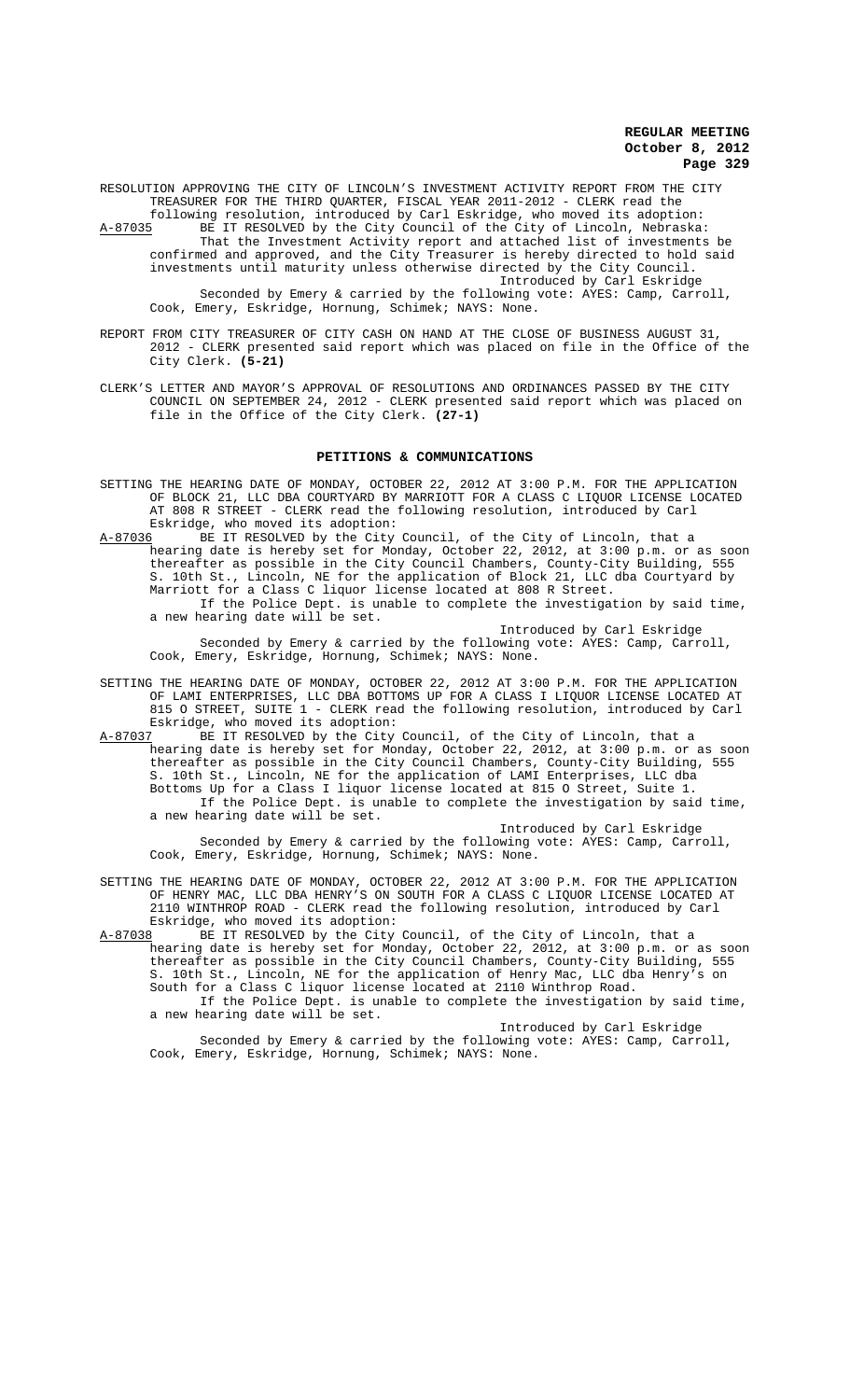REFERRALS TO THE PLANNING DEPARTMENT:

SPECIAL PERMIT NO. 1118A - REQUESTED BY VINDONDALE, INC. FOR AN AMENDMENT TO ALTER AN EXISTING HISTORIC LANDMARK INTO APARTMENTS WITH A REQUEST TO WAIVE THE PARKING REQUIREMENT ON PROPERTY GENERALLY LOCATED AT SOUTH 18TH STREET AND L STREET (344 SOUTH 18TH STREET).

PLACED ON FILE IN THE OFFICE OF THE CITY CLERK:

ADMINISTRATIVE AMENDMENT NO. 12044 TO SPECIAL PERMIT NO. 05008, WEST VAN DORN HEIGHTS, APPROVED BY THE PLANNING DIRECTOR ON SEPTEMBER 21, 2012 REQUESTED BY ESP, INC. TO COMBINE LOT 1, BLOCK 5 AND OUTLOT A INTO A SINGLE BUILDABLE LOT WITH BUILDING ENVELOPES IDENTIFIED FOR ONE FUTURE DWELLING UNIT AND FOR RECREATIONAL BUILDINGS AND A NOTE THAT THE REMAINDER OF THE LOT IS TO HAVE CONTINUED AGRICULTURAL USES AND TO BE RESERVED FOR FUTURE RESIDENTIAL DEVELOPMENT ON PROPERTY GENERALLY LOCATED AT SW 70TH STREET AND WEST VAN DORN

STREET.<br>ADMINISTRATIVE AMENDMENT NO. ADMINISTRATIVE AMENDMENT NO. 12040 TO PRE-EXISTING SPECIAL PERMIT NO. 40 APPROVED BY THE PLANNING DIRECTOR ON SEPTEMBER 25, 2012 REQUESTED BY EDWARD'S STONE TO ADD BUILDINGS FOR A STONE CUTTING OPERATION TO PROCESS STONE QUARRIED ONSITE AND INITIAL CONSTRUCTION OF 9,000 SQUARE FEET WITH FUTURE EXPANSION TO A TOTAL OF 25,000 SQUARE FEET WITH ASSOCIATED PAVED PARKING STALLS ON PROPERTY GENERALLY LOCATED AT S. 54TH STREET AND WITTSTRUCK ROAD.

WAIVER NO. 12015 APPROVED BY THE PLANNING DIRECTOR ON SEPTEMBER 27, 2012 REQUESTED BY GEANINE BORDOGNA TO EXTEND THE TIME FOR TWO YEARS TO INSTALL SIDEWALKS FOR PARK PLACE ESTATES 5TH ADDITION. THE IMPROVEMENTS SHALL BE COMPLETED BY SEPTEMBER 27, 2014. PROPERTY IS GENERALLY LOCATED NEAR VAN DORN STREET AND NORMAL BOULEVARD.

ADMINISTRATIVE AMENDMENT NO. 12050 TO USE PERMIT NO. 64A, KENSINGTON OFFICE PARK, APPROVED BY THE PLANNING DIRECTOR ON SEPTEMBER 28, 2012 REQUESTED BY KENSINGTON CORPORATION TO INCREASE THE SQUARE FOOTAGE FROM 5,400 TO 7,200 SQUARE FEET AND TO REDUCE THE SQUARE FOOTAGE ON LOT 5 BY 1,800 SQUARE FEET ON PROPERTY GENERALLY LOCATED AT SOUTH 14TH STREET AND OLD CHENEY ROAD.

ADMINISTRATIVE AMENDMENT NO. 12043 TO USE PERMIT NO. 97A, ASPEN COMMERCIAL CENTER, APPROVED BY THE PLANNING DIRECTOR ON OCTOBER 1, 2012 REQUESTED BY OLSSON ASSOCIATES TO AMEND THE SITE PLAN TO SHOW A REVISED LOT LAYOUT FOR LOTS 1-4 WITH A REALLOCATION OF APPROVED FLOOR AREA AS REFLECTED IN THE REVISED LAND USE TABLE BUT WITH NO INCREASE IN THE OVERALL TOTAL AMOUNT OF FLOOR AREA OR TRIP GENERATION ON PROPERTY GENERALLY LOCATED NEAR SOUTH 56TH STREET AND PINE LAKE ROAD.

ADMINISTRATIVE AMENDMENT NO. 12045 TO PRE-EXISTING USE PERMIT NO. 9S, EDGEWOOD/VANDERVOORT, APPROVED BY THE PLANNING DIRECTOR ON OCTOBER 1, 2012 REQUESTED BY OLSSON ASSOCIATES TO SHOW A REVISED LOT LAYOUT FOR LOT 9; TO ADJUST THE SETBACK BETWEEN LOT 9 AND THE BOUNDARY OF THE USE PERMIT FROM 50 FEET TO 45 FEET; TO REVISE THE LANGUAGE SO IT MORE CLEARLY STATES THAT SIGNS ARE AS ALLOWED BY THE ZONING CODE; AND TO NOTE THAT THE RESTRICTION ON BUILDING FOOTPRINT DOES NOT APPLY TO DECKS, PATIOS AND LOADING DOCKS, ON PROPERTY GENERALLY LOCATED NEAR SOUTH 56TH STREET AND HIGHWAY 2.

## **MISCELLANEOUS REFERRALS - NONE**

#### **LIQUOR RESOLUTIONS**

APPLICATION OF TALEXMO LLC DBA WOODEES BAR FOR A CLASS C LIQUOR LICENSE AT 2001 WEST O STREET - CLERK read the following resolution, introduced by Jon Camp, who moved

its adoption for approval:<br>A-87039 BE IT RESOLVED by the BE IT RESOLVED by the City Council of the City of Lincoln, Nebraska: That after hearing duly had as required by law, consideration of the

facts of this application, the Nebraska Liquor Control Act, and the pertinent City ordinances, the City Council recommends that the application of Talexmo LLC dba Woodees Bar for a Class "C" liquor license at 2001 West O Street, Lincoln, Nebraska, for the license period ending October 31, 2013, be approved with the condition that the premises must comply in every respect with all city and state regulations.

The City Clerk is directed to transmit a copy of this resolution to the Nebraska Liquor Control Commission.

Introduced by Jon Camp

Seconded by Carroll & carried by the following vote: AYES: Camp, Carroll, Cook, Emery, Eskridge, Hornung, Schimek; NAYS: None.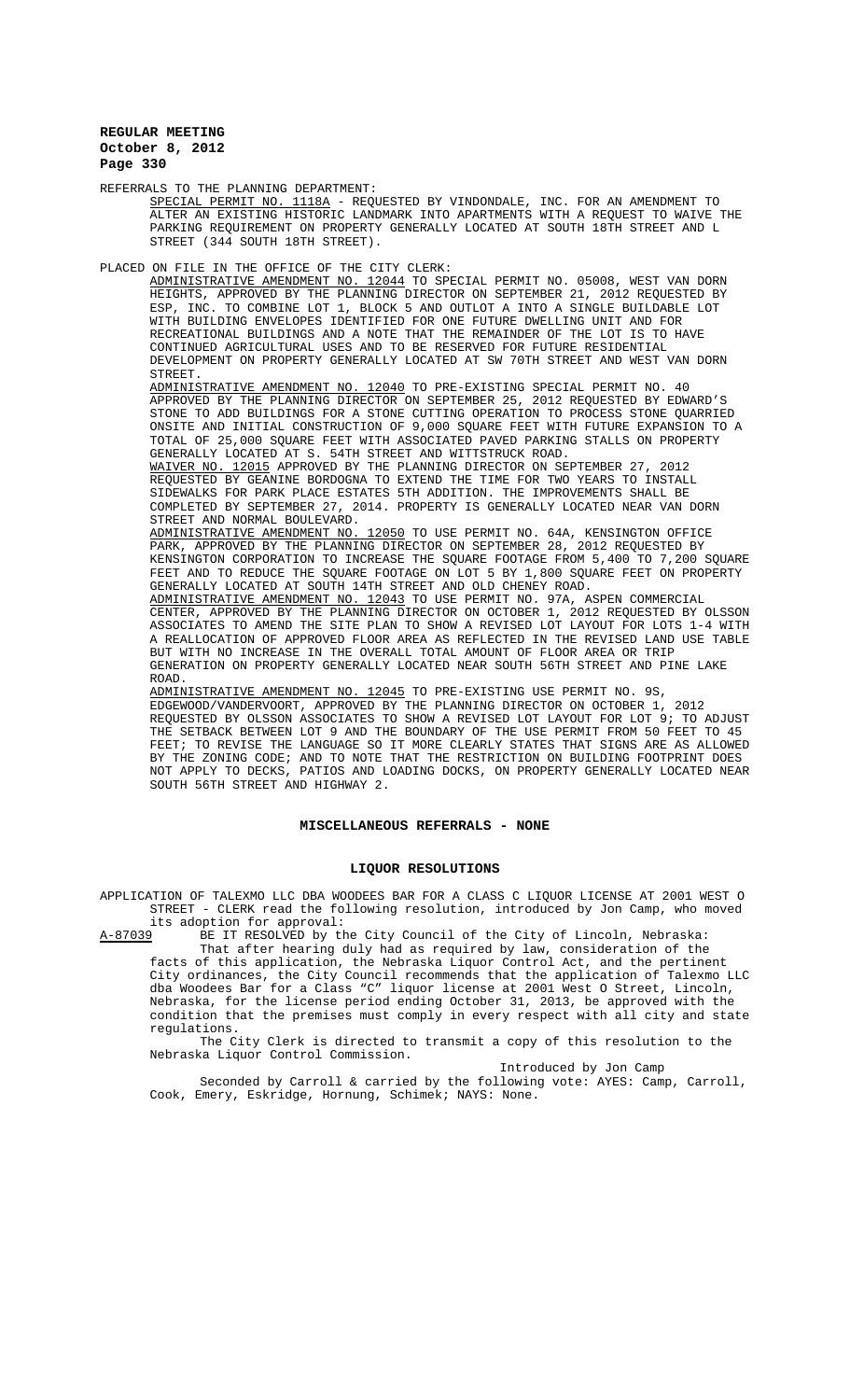MANAGER APPLICATION OF HEATHER M. PAVICH FOR TALEXMOR LLC DBA WOODEES BAR AT 2001 WEST O STREET - CLERK read the following resolution, introduced by Jon Camp, who

moved its adoption for approval:<br>A-87040 WHEREAS, Talexmor LLC dba WHEREAS, Talexmor LLC dba Woodees Bar located at 2001 West O Street, Lincoln, Nebraska has been approved for a Retail Class "C" liquor license, and

now requests that Heather M. Pavich be named manager; WHEREAS, Heather M. Pavich appears to be a fit and proper person to

manage said business. NOW, THEREFORE, BE IT RESOLVED by the City Council of the City of

Lincoln, Nebraska:

That after hearing duly had as required by law, consideration of the facts of this application, the Nebraska Liquor Control Act, and the pertinent City ordinances, the City Council recommends that Heather M. Pavich be approved as manager of this business for said licensee. The City Clerk is directed to transmit a copy of this resolution to the Nebraska Liquor Control Commission. Introduced by Jon Camp

Seconded by Carroll & carried by the following vote: AYES: Camp, Carroll, Cook, Emery, Eskridge, Hornung, Schimek; NAYS: None.

APPLICATION OF NEBRASKA CVS PHARMACY, LLC, DBA CVS PHARMACY #8294 FOR A CLASS C LIQUOR LICENSE AT 4808 O STREET - CLERK read the following resolution, introduced by Jon Camp, who moved its adoption for approval:<br>A-87041 BE IT RESOLVED by the City Council of th

BE IT RESOLVED by the City Council of the City of Lincoln, Nebraska:

That after hearing duly had as required by law, consideration of the facts of this application, the Nebraska Liquor Control Act, and the pertinent City ordinances, the City Council recommends that the application of Nebraska CVS Pharmacy, LLC dba CVS Pharmacy #8294 for a Class "C" liquor license at 4808 O Street, Lincoln, Nebraska, for the license period ending October 31, 2013, be approved with the condition that:<br>1. The on premises cons

The on premises consumption of alcohol shall be limited to samplings of 2 ounces or less of any alcoholic beverage.

2. The premises must comply in every respect with all city and state regulations.

The City Clerk is directed to transmit a copy of this resolution to the Nebraska Liquor Control Commission.

Introduced by Jon Camp

Seconded by Carroll & carried by the following vote: AYES: Camp, Carroll, Cook, Emery, Eskridge, Hornung, Schimek; NAYS: None.

MANAGER APPLICATION OF DON D. WESTERLIN FOR NEBRASKA CVS PHARMACY, LLC, DBA CVS PHARMACY #8294 AT 4808 O STREET - CLERK read the following resolution,

introduced by Jon Camp, who moved its adoption for approval: A-87042 WHEREAS, Nebraska CVS Pharmacy, LLC dba CVS Pharmacy #8294 located at 4808 O Street, Lincoln, Nebraska has been approved for a Retail Class "C" liquor license, and now requests that Don D. Westerlin be named manager; WHEREAS, Don D. Westerlin appears to be a fit and proper person to manage

said business. NOW, THEREFORE, BE IT RESOLVED by the City Council of the City of

Lincoln, Nebraska: That after hearing duly had as required by law, consideration of the facts of this application, the Nebraska Liquor Control Act, and the pertinent City ordinances, the City Council recommends that Don D. Westerlin be approved as manager of this business for said licensee. The City Clerk is directed to transmit a copy of this resolution to the Nebraska Liquor Control Commission.

Introduced by Jon Camp Seconded by Carroll & carried by the following vote: AYES: Camp, Carroll, Cook, Emery, Eskridge, Hornung, Schimek; NAYS: None.

APPLICATION OF RICKETY CRICKET LLC DBA N STREET DRIVE IN FOR A CLASS C LIQUOR LICENSE AT 1801 O STREET - CLERK read the following resolution, introduced by Jon Camp,

who moved its adoption for approval:<br>A-87043 BE IT RESOLVED by the City Cou BE IT RESOLVED by the City Council of the City of Lincoln, Nebraska:

That after hearing duly had as required by law, consideration of the facts of this application, the Nebraska Liquor Control Act, and the pertinent City ordinances, the City Council recommends that the application of Rickety Cricket LLC dba N Street Drive In for a Class "C" liquor license at 1801 O Street, Lincoln, Nebraska, for the license period ending October 31, 2013, be approved with the condition that: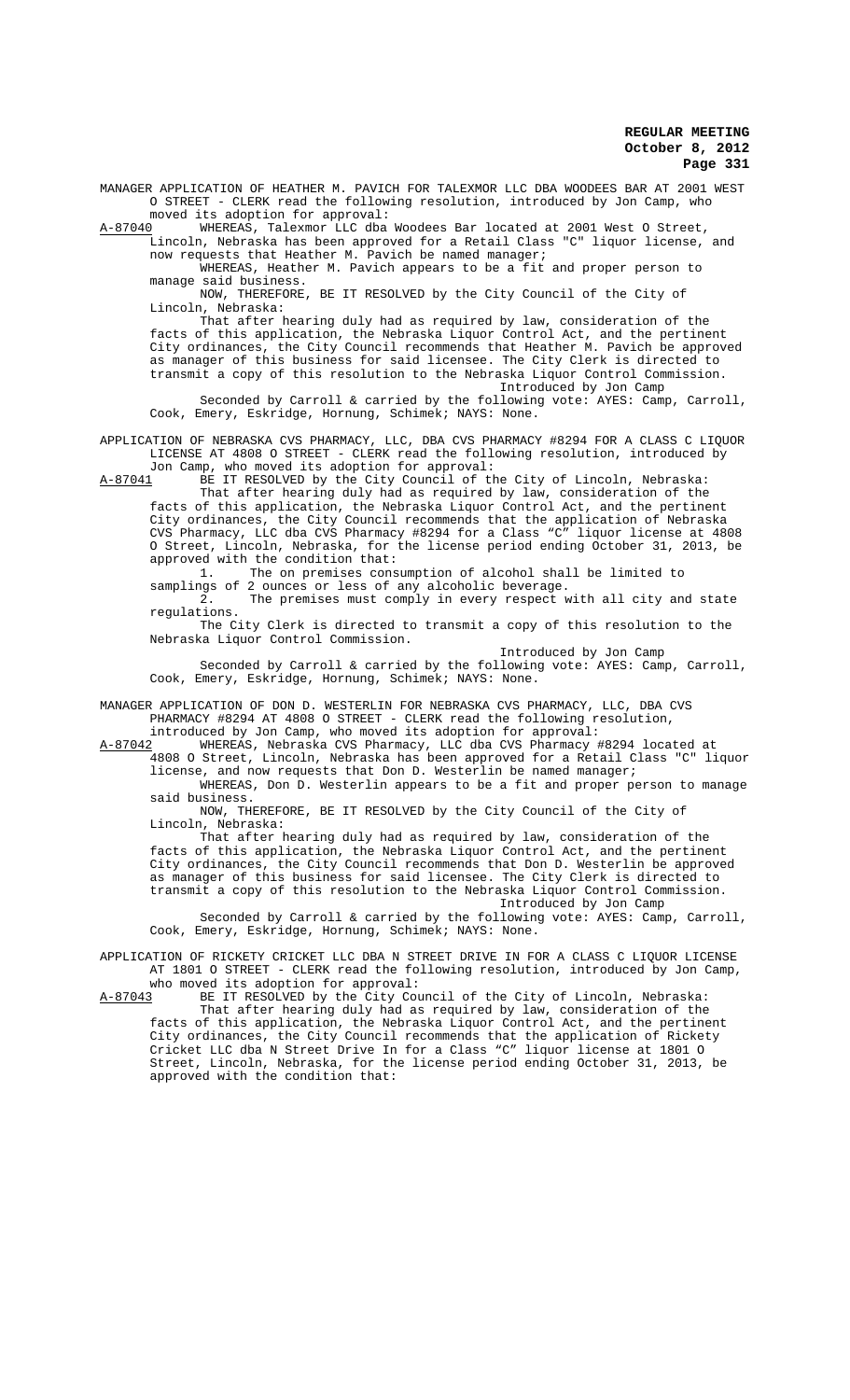1. The on premises consumption of alcohol shall be limited to samplings of 2 ounces or less of any alcoholic beverage.

2. The premises must comply in every respect with all city and state regulations.

The City Clerk is directed to transmit a copy of this resolution to the Nebraska Liquor Control Commission.

Introduced by Jon Camp

Seconded by Carroll & carried by the following vote: AYES: Camp, Carroll, Cook, Emery, Eskridge, Hornung, Schimek; NAYS: None.

MANAGER APPLICATION OF JAMIE Q. TALLMAN FOR RICKETY CRICKET LLC DBA N STREET DRIVE IN AT 1801 O STREET - CLERK read the following resolution, introduced by Jon Camp,

who moved its adoption for approval:<br>4 MHEREAS, Rickety Cricket LLC dba N Street Drive In located at 1801 O A-87044 WHEREAS, Rickety Cricket LLC dba N Street Drive In located at 1801 O Street, Lincoln, Nebraska has been approved for a Retail Class "C" liquor license, and now requests that Jamie Q. Tallman be named manager;

WHEREAS, Jamie Q. Tallman appears to be a fit and proper person to manage said business.

NOW, THEREFORE, BE IT RESOLVED by the City Council of the City of Lincoln, Nebraska:

That after hearing duly had as required by law, consideration of the facts of this application, the Nebraska Liquor Control Act, and the pertinent City ordinances, the City Council recommends that Jamie Q. Tallman be approved as manager of this business for said licensee. The City Clerk is directed to transmit a copy of this resolution to the Nebraska Liquor Control Commission. Introduced by Jon Camp

Seconded by Carroll & carried by the following vote: AYES: Camp, Carroll, Cook, Emery, Eskridge, Hornung, Schimek; NAYS: None.

## **ORDINANCES - 2ND READING & RELATED RESOLUTIONS (as required)**

AMENDING THE PAY SCHEDULE FOR A CERTAIN EMPLOYEE GROUP WHOSE CLASSIFICATIONS ARE ASSIGNED TO THE PAY RANGE WHICH IS PREFIXED BY THE LETTER "N" BY CREATING THE CLASSIFICATION OF "FIRE AIR TECHNICIAN" - CLERK read an ordinance, introduced by Doug Emery, amending Section 1 of Ordinance No. 18972 passed August 6, 2007, relating to the pay schedules of employees whose classifications are assigned to the pay range which is prefixed by the letter "N," by creating the job classification of "Fire Air Technician", the second time.

AMENDING THE PAY SCHEDULE FOR A CERTAIN EMPLOYEE GROUP BY ADJUSTING THE HOURLY PAY RANGE SCHEDULE AND SCHEDULES OF ANNUAL, MONTHLY, BIWEEKLY AND HOURLY PAY RANGE EQUIVALENTS FOR EMPLOYEES OF THE CITY OF LINCOLN WHOSE CLASSIFICATIONS ARE ASSIGNED TO PAY RANGES PREFIXED BY THE LETTER "E" TO BE EFFECTIVE AUGUST 16, 2012 - CLERK read an ordinance, introduced by Doug Emery, adopting pay schedules and schedules of pay ranges for employees of the City of Lincoln, Nebraska whose classifications are assigned to pay ranges prefixed by the letter "E"; and repealing Ordinance No. 19603, passed by the City Council on August 15, 2011, the second time.

#### **PUBLIC HEARING - RESOLUTIONS**

APPROVING AN AMENDMENT TO THE INTERLOCAL AGREEMENT BETWEEN THE CITY OF LINCOLN AND LANCASTER COUNTY FOR A COMMUNICATIONS CENTER TO CONTINUE TO SERVE THE COMMUNICATIONS NEEDS OF THE LINCOLN POLICE DEPARTMENT, LINCOLN FIRE & RESCUE, LANCASTER COUNTY SHERIFF'S OFFICE, AND THOSE RURAL FIRE/EMS AGENCIES WITH MEMBERSHIP IN THE LANCASTER COUNTY MUTUAL AID ASSOCIATION. (8/20/12 - P.H. CON'T TO 9/10/12) (9/10/12 - CON'T P.H. TO 9/17/12) (9/17/12 - P.H. CON'T TO 9/24/12) (9/24/12 - CON'T P.H. TO 10/8/12) - PRIOR to reading:

CARROLL Moved to place Bill No. 12R-194 on Indefinite Pending and to have P.H. when removed from Pending.

Seconded by Schimek & carried by the following vote: AYES: Camp, Carroll, Cook, Emery, Eskridge, Hornung, Schimek; NAYS: None.

APPROVING A CONTRACT AGREEMENT BETWEEN THE CITY OF LINCOLN, LANCASTER COUNTY, AND LINCOLN-LANCASTER COUNTY PUBLIC BUILDING COMMISSION AND OFFICEMAX NORTH AMERICA, INC. FOR DIGITAL PRINT AND COPY SERVICES FOR UNIT PRICING UNDER WSCA/STATE OF UTAH CONTRACT NO. MA041 FOR A TERM FROM THE DATE OF EXECUTION THROUGH MARCH 31, 2014 WITH THE OPTION TO RENEW FOR TWO ADDITIONAL 12-MONTH TERMS - CLERK read the following resolution, introduced by Doug Emery, who moved its adoption: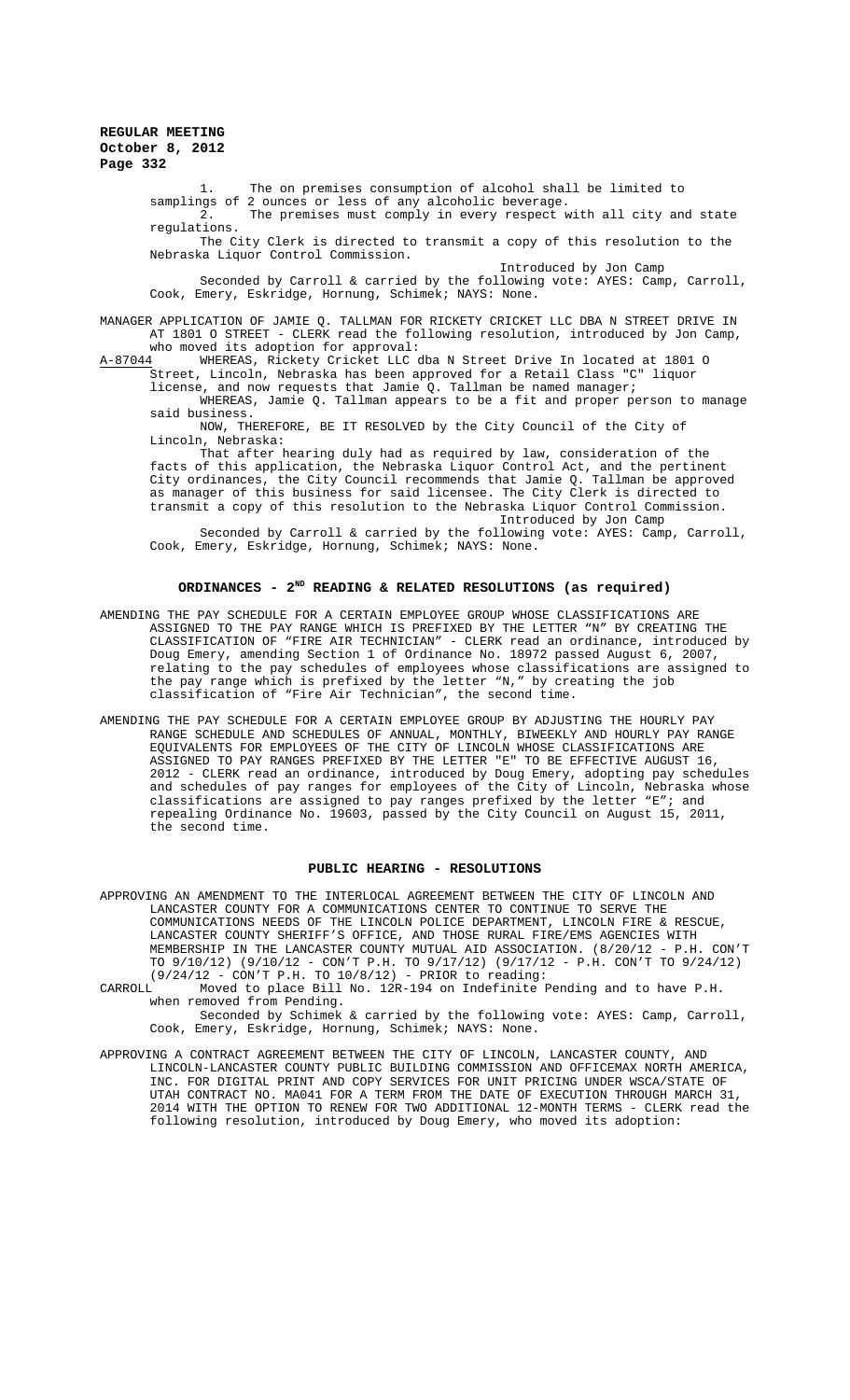A-87045 BE IT RESOLVED by the City Council of the City of Lincoln, Nebraska: That the Contract Agreement between the City of Lincoln, Lancaster County, and Lincoln-Lancaster County Public Building Commission and OfficeMax North America, Inc. to provide Digital Print and Copy Services for unit pricing under WSCA/State of Utah Contract No. MA041, for a term from the date of execution through March 31, 2014 with the option to renew for two additional 12 month terms, upon the terms and conditions as set forth in said Contract Agreement, is hereby approved and the Mayor is authorized to execute the same on behalf of the City of Lincoln.

Introduced by Doug Emery

Seconded by Carroll & carried by the following vote: AYES: Camp, Carroll, Cook, Emery, Eskridge, Hornung, Schimek; NAYS: None.

APPROVING THREE CONTRACT AGREEMENTS BETWEEN THE CITY OF LINCOLN, LANCASTER COUNTY, AND LINCOLN-LANCASTER COUNTY PUBLIC BUILDING COMMISSION AND MIDWEST ROOFING, INC., SPRAGUE ROOFING COMPANY, AND WEATHERCRAFT COMPANY OF LINCOLN FOR UNIT PRICING MISCELLANEOUS ROOFING SERVICES BID NO. 12-186 FOR FOUR YEAR TERMS - CLERK read the following resolution, introduced by Doug Emery, who moved its adoption:<br>A-87046 BE IT RESOLVED by the City Council of the City of Lincoln, Nebraska:

BE IT RESOLVED by the City Council of the City of Lincoln, Nebraska: That the three attached Contact Agreements between the City of Lincoln, Lancaster County, and the Lincoln-Lancaster County Public Building Commission and Midwest Roofing, Inc., Sprague Roofing Company, and Weathercraft Company of Lincoln for unit pricing Miscellaneous Roofing Services, pursuant to Bid No. 12- 186, for four-year terms, upon the terms as set forth in said Contract Agreements, are hereby approved and the Mayor is authorized to execute the same on behalf of the City of Lincoln.

Introduced by Doug Emery Seconded by Carroll & carried by the following vote: AYES: Camp, Carroll, Cook, Emery, Eskridge, Hornung, Schimek; NAYS: None.

APPROVING SIX CONTRACT AGREEMENTS BETWEEN THE CITY OF LINCOLN, LANCASTER COUNTY, AND LINCOLN-LANCASTER COUNTY PUBLIC BUILDING COMMISSION AND PAVERS, INC., CATHER & SON'S CONST., INC., SCHMIEDING CONCRETE, INC., K2 CONSTRUCTION, WALTON CONSTRUCTION CO., INC., AND DICKEY & BURHAM INC. FOR UNIT PRICING CONTRACT FOR PAVEMENT BID NO. 12-187 FOR FOUR YEAR TERMS - CLERK read the following resolution, introduced by Doug Emery, who moved its adoption:<br>A-87047 BE IT RESOLVED by the City Council of the City of Linco

BE IT RESOLVED by the City Council of the City of Lincoln, Nebraska: That the six attached Contact Agreements between the City of Lincoln, Lancaster County, and the Lincoln-Lancaster County Public Building Commission and Pavers, Inc., Cather & Son's Const., Inc., Schmieding Concrete, Inc., K2 Construction, Walton Construction Co., Inc., and Dickey & Burham Inc., for unit pricing Contract for Pavement, pursuant to Bid No. 12-187, for four-year terms, upon the terms as set forth in said Contract Agreements, are hereby approved and the Mayor is authorized to execute the same on behalf of the City of Lincoln. Introduced by Doug Emery Seconded by Carroll & carried by the following vote: AYES: Camp, Carroll,

Cook, Emery, Eskridge, Hornung, Schimek; NAYS: None.

APPROVING A CONTRACT AGREEMENT BETWEEN THE CITY OF LINCOLN, LANCASTER COUNTY, AND LINCOLN-LANCASTER COUNTY PUBLIC BUILDING COMMISSION AND DAVID WOOD CONSTRUCTION, INC. FOR UNIT PRICING MISCELLANEOUS PAINTING SERVICES BID NO. 12-189 FOR A FOUR YEAR TERM - CLERK read the following resolution, introduced by Doug Emery, who moved its adoption:<br>A-87048 BE IT RESOLVE

BE IT RESOLVED by the City Council of the City of Lincoln, Nebraska: That the attached Contact Agreement between the City of Lincoln, Lancaster County, and the Lincoln-Lancaster County Public Building Commission and David Wood Construction, Inc. for unit pricing Miscellaneous Painting Services, pursuant to Bid No. 12-189, for a four-year term, upon the terms as set forth in said Contract Agreements, is hereby approved and the Mayor is authorized to execute the same on behalf of the City of Lincoln. Introduced by Doug Emery

Seconded by Carroll & carried by the following vote: AYES: Camp, Carroll, Cook, Emery, Eskridge, Hornung, Schimek; NAYS: None.

APPROVING THE LABOR CONTRACT BETWEEN THE CITY OF LINCOLN AND THE LINCOLN CITY EMPLOYEES ASSOCIATION (LCEA) TO BE EFFECTIVE AUGUST 16, 2012 THROUGH AUGUST 31, 2014 - CLERK read the following resolution, introduced by Doug Emery, who moved its adoption: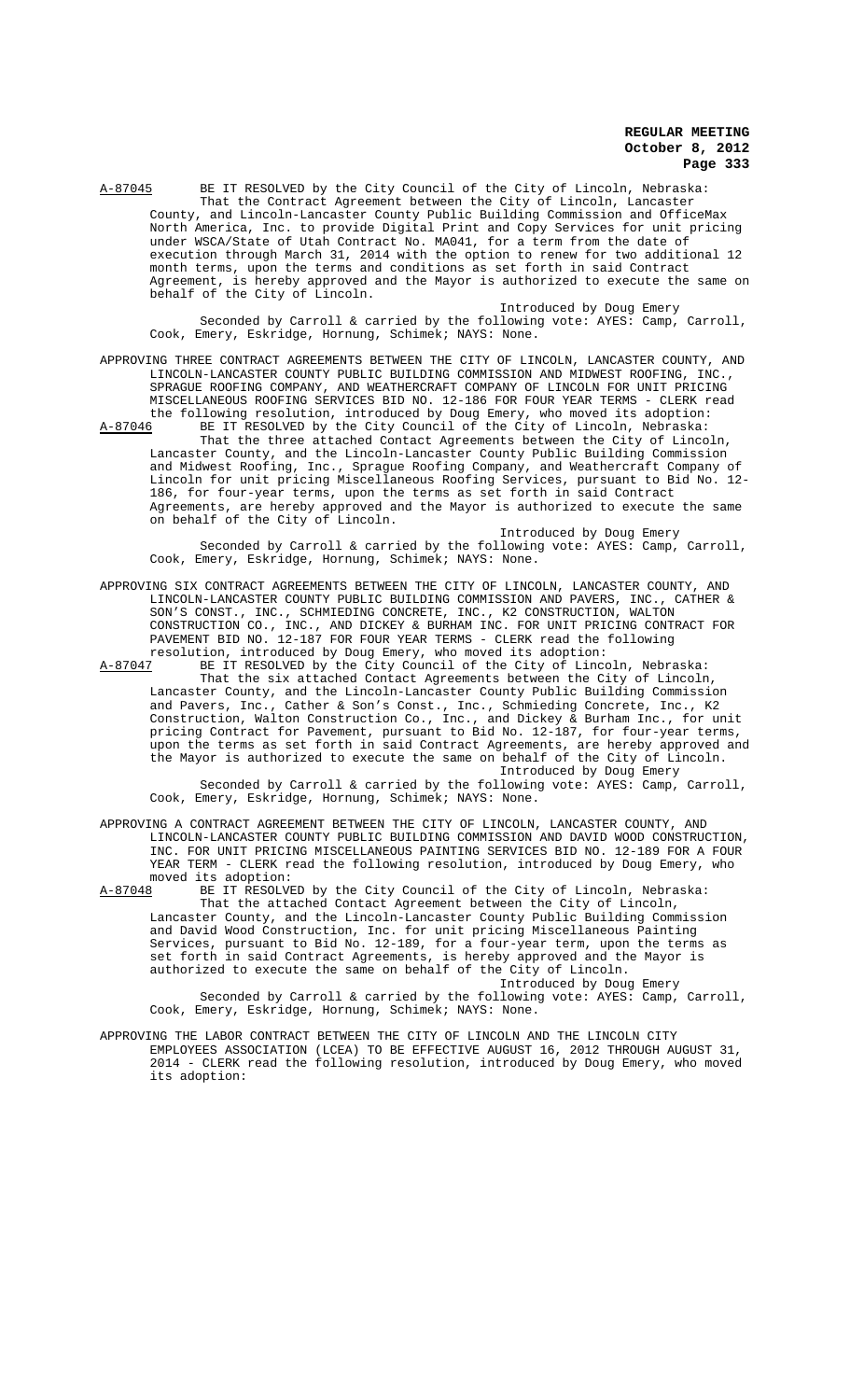A-87049 BE IT RESOLVED by the City Council of the City of Lincoln, Nebraska: That the attached labor contract between the City of Lincoln and the Lincoln City Employees Association (LCEA), to be effective August 16, 2012 through August 31, 2014, is hereby approved, and the Mayor is authorized to execute the same on behalf of the City. execute the same on behalf of the City.

Introduced by Doug Emery Seconded by Carroll & carried by the following vote: AYES: Carroll, Cook, Emery, Eskridge, Schimek; NAYS: Camp, Hornung.

## **ORDINANCE - 3RD READING & RELATED RESOLUTIONS (as required)**

VACATION 12005 – VACATING A 50' BY 30' RIGHT-OF-WAY STUB IN THE NORTHWEST CORNER OF LOT 1, BLOCK 2, THOMASBROOK ADDITION, GENERALLY LOCATED ON THE EAST SIDE OF SOUTH 56TH STREET AT THE INTERSECTION OF LILLIBRIDGE STREET - CLERK read an ordinance, introduced by Eugene Carroll, vacating a 50' by 30' right-of-way stub dedicated in the final plat of Thomasbrook Addition, generally located on the east side of South 56th Street east of the intersection of Lillibridge Street and South 56<sup>th</sup> Street, and retaining title thereto in the City of Lincoln, Lancaster County, Nebraska, the third time.<br>CARROLL Moved to pass the ordinance as read.

CARROLL Moved to pass the ordinance as read. Seconded by Emery & carried by the following vote: AYES: Camp, Carroll, Cook, Emery, Eskridge, Hornung, Schimek; NAYS: None.

The ordinance, being numbered **#19786**, is recorded in Ordinance Book #27, Page .

AMENDING CHAPTER 5.41 OF THE LINCOLN MUNICIPAL CODE RELATING TO SALVAGE, RECYCLING AND COMPOSTING OPERATIONS BY AMENDING SECTION 5.41.050 TO INCREASE RELATED PERMIT FEES; AND AMENDING SECTION 5.41.060 TO INCREASE THE ANNUAL OCCUPATION TAX LEVIED ON SALVAGE OPERATIONS OR COMMERCIAL COMPOSTING OPERATIONS - CLERK read an ordinance, introduced by Eugene Carroll, amending Chapter 5.41 of the Lincoln municipal Code relating to Salvaging, Recycling and Composting Operations by amending Sections 5.41.050 and 5.41.060 to incrementally increase related permit fees and the occupation tax imposed on salvage operations and commercial composting operations, respectively, to cover the costs of providing required services to business and industry and to protect the health of the residents of the City; and repealing Sections 5.41.050 and 5.41.060 of the Lincoln Municipal Code as hitherto existing, the third time.<br>CARROLL Moved to pass the ordinance as read

CARROLL Moved to pass the ordinance as read. Seconded by Emery & carried by the following vote: AYES: Camp, Carroll, Cook, Emery, Eskridge, Schimek; NAYS: Hornung.

The ordinance, being numbered **#19787**, is recorded in Ordinance Book #27, Page .

AMENDING TITLE 8 OF THE LINCOLN MUNICIPAL CODE RELATING TO HEALTH AND SANITATION BY AMENDING SECTION 8.06.145 TO INCREASE THE PERMIT FEE FOR OPEN BURNING; AMENDING SECTION 8.08.060 TO INCREASE THE PERMIT FEES FOR A BODY ART ESTABLISHMENT; AMENDING SECTION 8.08.150 TO INCREASE THE PERMIT FEES FOR A BODY ART PRACTITIONER; AMENDING SECTION 8.08.350 TO ESTABLISH A REINSTATEMENT FEE OF \$190 FOR A BODY ART ESTABLISHMENT PERMIT AND A SET REINSTATEMENT FEE OF \$40 FOR A PRACTITIONER PERMIT; AMENDING SECTION 8.14.037 TO INCREASE THE PERMIT FEES ASSOCIATED WITH CHILD CARE PROGRAMS; AMENDING SECTION 8.14.150 TO ESTABLISH A SET REINSTATEMENT FEE OF \$110 FOR A PERMIT ASSOCIATED WITH CHILD CARE PROGRAMS; AMENDING SECTION 8.20.050 TO ADOPT THE UPDATED NEBRASKA FOOD CODE; AMENDING SECTION 8.20.150 TO INCREASE THE PERMIT FEES ASSOCIATED WITH FOOD ESTABLISHMENTS; AMENDING SECTION 8.20.170 TO ESTABLISH A REINSTATEMENT FEE OF \$240 FOR PERMITS ASSOCIATED WITH FOOD SERVICE; AMENDING SECTION 8.24.150 TO INCREASE THE PERMIT FEE FOR A VARIANCE TO THE PROVISIONS OF LMC SECTION 8.24.090 RELATING TO NOISE DISTURBANCES; AMENDING SECTION 8.38.090 TO INCREASE THE PERMIT FEE FOR THE OPERATION OF A CLASS A OR CLASS B SWIMMING POOL; AND AMENDING SECTION 8.40.070 TO INCREASE THE PERMIT FEES ASSOCIATED WITH THE OPERATION OF SPA FACILITIES - CLERK read an ordinance, introduced by Eugene Carroll, amending Title 8 of the Lincoln Municipal Code relating to Health and Sanitation by amending Section 8.06.145 to increase the permit fee for open burning; amending Section 8.08.060 to increase the permit fees for a body art establishment; amending Section 8.08.150 to increase the permit fees for a body art practitioner; amending Section 8.08.350 to establish a reinstatement fee of \$190 for a body art establishment permit and a set reinstatement fee of \$40 for a  $practitioner~permit$ ; amending Section  $8.14.037$  to increase the permit fees associated with child care programs; amending Section 8.14.150 to establish a set reinstatement fee of \$110 for a permit associated with child care programs; amending Section 8.20.050 to adopt the updated Nebraska Food Code; amending Section 8.20.150 to increase the permit fees associated with food establishments; amending Section 8.20.170 to establish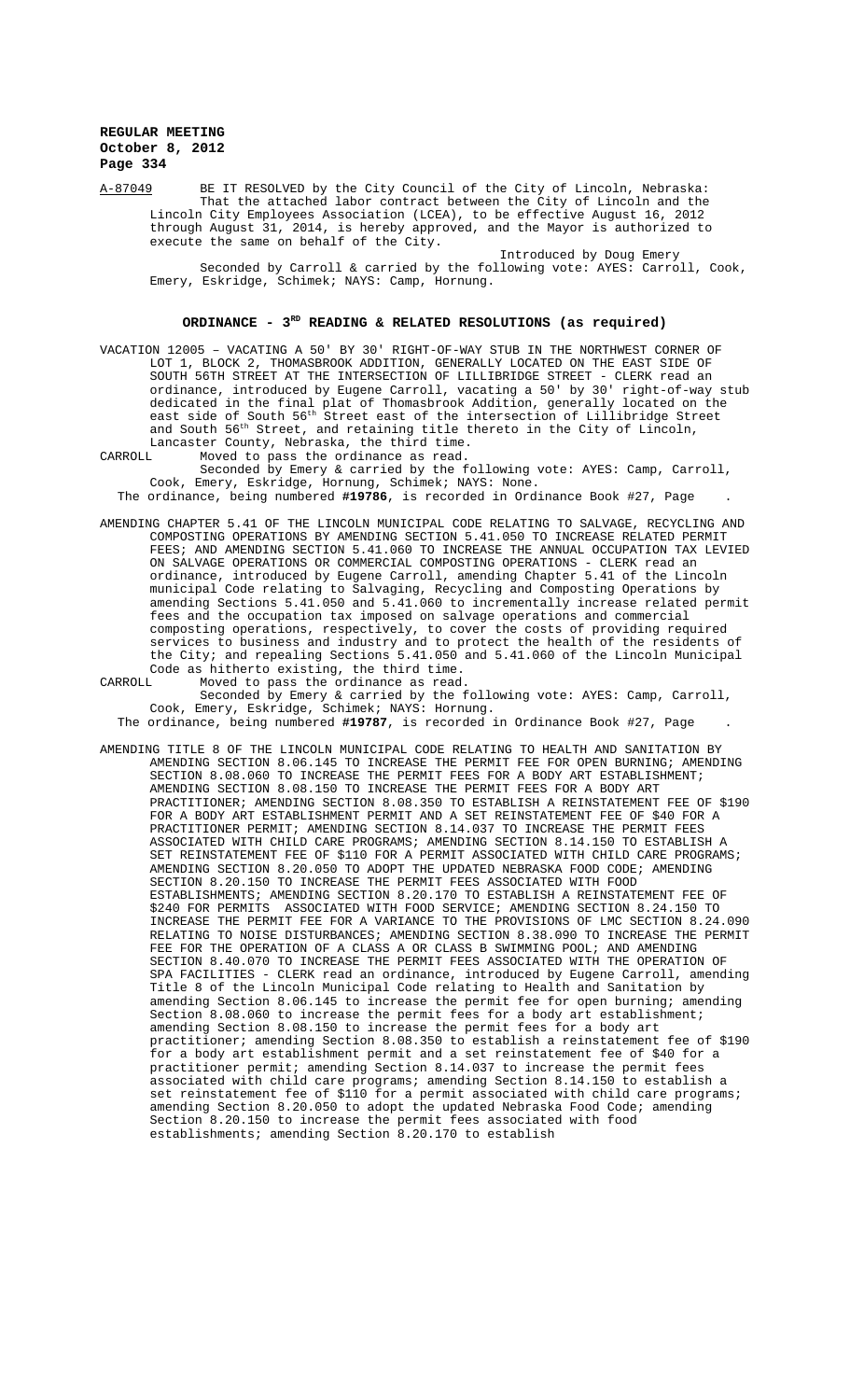a reinstatement fee of \$240 for permits associated with food service; amending Section 8.24.150 to increase the permit fee for a variance to the provisions of LMC Section 8.24.090 relating to noise disturbances; amending Section 8.38.090 to increase the permit fee for the operation of a Class A or Class B swimming pool; amending Section 8.40.070 to increase the permit fees associated with the operation of spa facilities; and repealing Sections 8.06.145, 8.08.060, 8.08.150, 8.08.350, 8.14.037, 8.14.150, 8.20.050, 8.20.150, 8.20.170, 8.24.150, 8.38.090, and 8.40.070 of the Lincoln Municipal Code as hitherto existing, the

third time.<br>CARROLL Move Moved to pass the ordinance as read.

Seconded by Schimek & carried by the following vote: AYES: Camp, Carroll, Cook, Emery, Eskridge, Hornung, Schimek; NAYS: None.

The ordinance, being numbered **#19788**, is recorded in Ordinance Book #27, Page .

AMENDING TITLE 24 OF THE LINCOLN MUNICIPAL CODE RELATING TO PLUMBING AND SEWERS BY AMENDING SECTION 24.38.070 TO INCREASE THE PERMIT FEES ASSOCIATED WITH ON-SITE WASTEWATER TREATMENTS SYSTEMS - CLERK read an ordinance, introduced by Eugene Carroll, amending Section 24.38.070 of the Lincoln Municipal Code relating to fees for On-site Wastewater Treatment Systems to incrementally increase said fees to cover costs of providing required services to business and industry and to protect the health of the residents of the City; and repealing Section 24.38.070 of the Lincoln Municipal Code as hitherto existing, the third time.<br>CARROLL Moved to pass the ordinance as read.

Moved to pass the ordinance as read. Seconded by Emery & carried by the following vote: AYES: Camp, Carroll,

Cook, Emery, Eskridge, Hornung, Schimek; NAYS: None. The ordinance, being numbered **#19789**, is recorded in Ordinance Book #27, Page .

AMENDING CHAPTER 8.32 OF THE LINCOLN MUNICIPAL CODE, SOLID WASTES, TO CLARIFY THAT AN OCCUPATION TAX WILL NOT BE CHARGED ON RECYCLABLES MANAGED THROUGH A LICENSED MATERIALS RECOVERY FACILITY - CLERK read an ordinance, introduced by Eugene Carroll, amending Section 8.32.150 of the Lincoln Municipal Code to clarify that recyclables destined for a licensed Materials Recovery Facility are not subject to the occupation tax imposed on refuse haulers; and repealing Section 8.32.150

of the Lincoln Municipal Code as hitherto existing, the third time.<br>CARROLL Moved to pass the ordinance as read. Moved to pass the ordinance as read. Seconded by Emery & carried by the following vote: AYES: Camp, Carroll, Cook, Emery, Eskridge, Hornung, Schimek; NAYS: None.

The ordinance, being numbered **#19790**, is recorded in Ordinance Book #27, Page .

AMENDING CHAPTER 24.42 OF THE LINCOLN MUNICIPAL CODE RELATING TO REGULATION OF PROPERTY TRANSFERS WITH ON-SITE SYSTEMS TO INCREASE THE FEES FOR REQUIRED SERVICES OF REVIEWING PRIVATE INDUSTRY PROPERTY TRANSFER REPORTS AND CONDUCTING INSPECTIONS, PROVIDING CONSULTATIVE ASSISTANCE, AND ENFORCEMENT - CLERK read an ordinance, introduced by Eugene Carroll, amending Section 24.42.110 of the Lincoln Municipal Code to increase fees associated with the regulation of property transfers with on-site wastewater treatment systems; and repealing Section 24.42.110 of the Lincoln Municipal Code as hitherto existing, the third

time.<br>CARROLL Moved to pass the ordinance as read. Seconded by Emery & carried by the following vote: AYES: Camp, Carroll, Cook, Emery, Eskridge, Hornung, Schimek; NAYS: None. The ordinance, being numbered **#19791**, is recorded in Ordinance Book #27, Page .

AMENDING CHAPTER 2.76 OF THE LINCOLN MUNICIPAL CODE RELATING TO THE CITY'S PERSONNEL SYSTEM BY ADDING A NEW SECTION NUMBERED 2.76.292 TO REGULATE FUNDRAISING ACTIVITIES OF CITY EMPLOYEES - PRIOR to reading:

- CAMP Moved to delay Action on Bill No. 12-129 one week to October 15, 2012. Seconded by Schimek & carried by the following vote: AYES: Camp, Carroll, Cook, Emery, Eskridge, Hornung, Schimek; NAYS: None.
- CLERK Read an ordinance, introduced by Eugene Carroll, amending Chapter 2.76 of the Lincoln Municipal Code relating to the City's Personnel System by adding a new section numbered 2.76.292 to regulate fundraising activities of city employees, the third time.
- VACATION 12001 VACATING VARIOUS RIGHTS-OF-WAY IN THE WEST HAYMARKET AREA GENERALLY BOUNDED BY U STREET ON THE NORTH, L STREET ON THE SOUTH, 4TH STREET ON THE WEST AND 7TH STREET ON THE EAST, RETAINING TITLE THERETO IN THE CITY OF LINCOLN, DECLARING THE VACATED RIGHTS-OF-WAY SURPLUS AND AUTHORIZING THE CONVEYANCE THEREOF TO THE WEST HAYMARKET JOINT PUBLIC AGENCY - CLERK read an ordinance, introduced by Eugene Carroll, vacating various rights-of-way in the West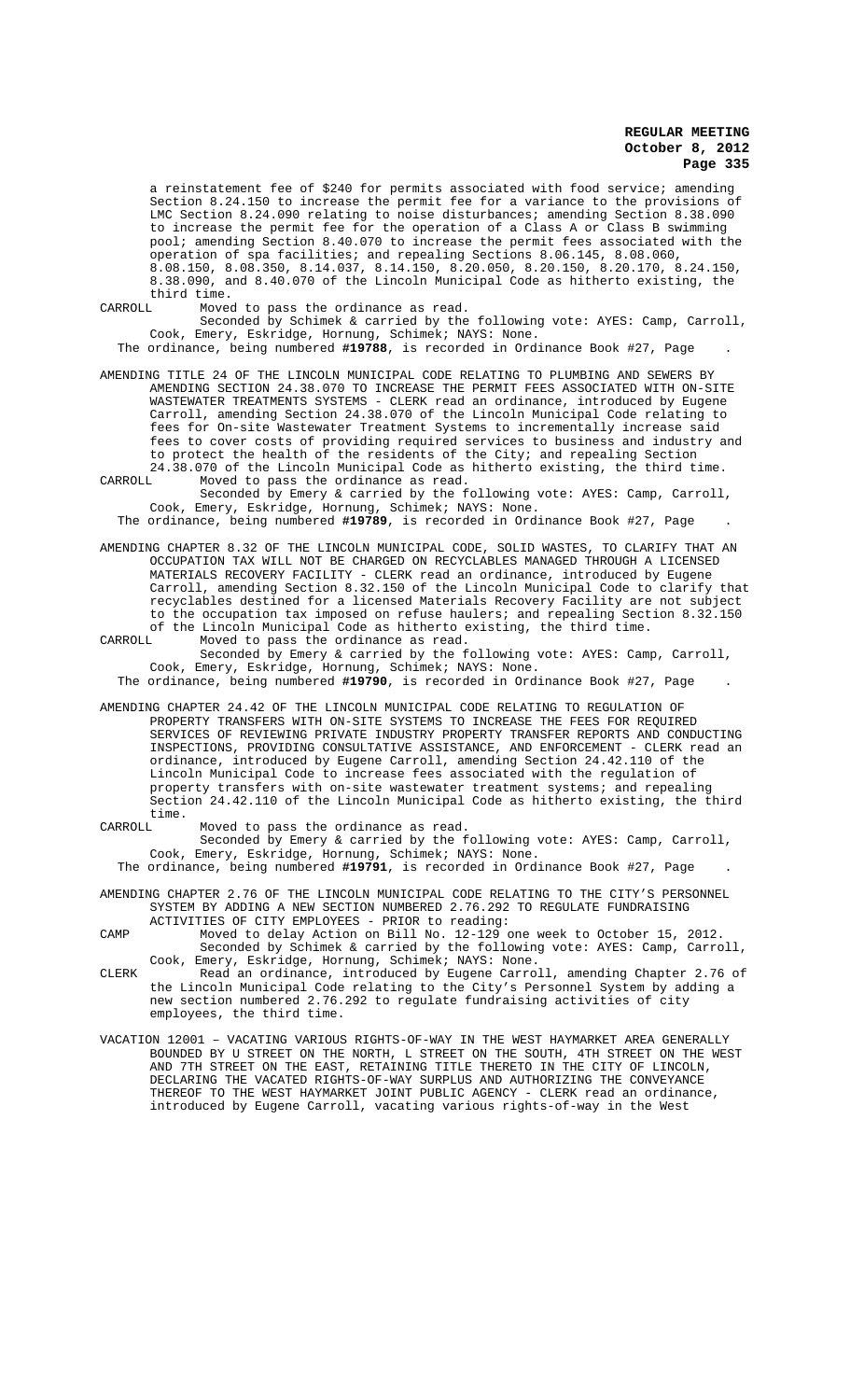Haymarket area generally bounded by U Street on the north, L Street on the south,  $4^{\text{th}}$  Street on the west and  $7^{\text{th}}$  Street on the east, retaining title thereto in the City of Lincoln, Nebraska, declaring the vacated rights-of-way surplus and authorizing the conveyance thereof to the West Haymarket Joint Public Agency, the third time.<br>CARROLL, Moved to pass the

Moved to pass the ordinance as read.

Seconded by Schimek & carried by the following vote: AYES: Camp, Carroll, Cook, Emery, Eskridge, Hornung, Schimek; NAYS: None.

The ordinance, being numbered **#19792**, is recorded in Ordinance Book #27, Page .

## **RESOLUTION - FOR ACTION ONLY**

Manager application of Michael L. Starkey for Whitehead Oil Company dba U-Stop #3 at<br>610 South 10th Street (10/1/12 - Due to tie vote, held over for Action to South 10th Street  $(10/1/12$  - Due to tie vote, held over for Action to 10/8/12) - CLERK read the following resolution, introduced by Jon Camp, who

moved its adoption for approval:<br>A-87050 WHEREAS, Whitehead Oil Com WHEREAS, Whitehead Oil Company dba U-Stop #3 located at 610 South 10<sup>th</sup><br>.. Lincoln. Nebraska has been approved for a Retail Class "B" liguor Street, Lincoln, Nebraska has been approved for a Retail Class "B" liquor

license, and now requests that Michael L. Starkey be named manager; WHEREAS, Michael L. Starkey appears to be a fit and proper person to manage said business.

NOW, THEREFORE, BE IT RESOLVED by the City Council of the City of Lincoln, Nebraska:

That after hearing duly had as required by law, consideration of the facts of this application, the Nebraska Liquor Control Act, and the pertinent City ordinances, the City Council recommends that Michael L. Starkey be approved as manager of this business for said licensee provided there be no business or personal alcohol related offenses by the applicant within the first year after approval.

The City Clerk is directed to transmit a copy of this resolution to the Nebraska Liquor Control Commission.

Introduced by Jon Camp Seconded by Carroll & carried by the following vote: AYES: Camp, Carroll, Cook, Emery, Eskridge, Schimek; NAYS: Hornung.

# **ORDINANCES - 1ST READING & RELATED RESOLUTIONS (as required)**

- VACATION NO. 11012 VACATING NORTH 44TH STREET FROM THE SOUTH LOT LINE OF LOT 68 I.T. TO THE NORTH LINE OF MORTON STREET, GENERALLY LOCATED AT NORTH 44TH STREET AND SUPERIOR STREET - CLERK read an ordinance, introduced by Carol Eskridge, vacating a portion of North  $44^{\text{th}}$  Street from the south lot line of Lot 68 I.T. in the Southwest Quarter of Section 5, Township 10 North, Range 7 East of the 6th P.M., Lincoln, Lancaster County, Nebraska, to the north line of Morton Street, generally located at North  $44^{\text{th}}$  Street and Superior Street, and retaining title thereto in the City of Lincoln, Lancaster County, Nebraska, the first time.
- APPROVING A LAND EXCHANGE AGREEMENT BETWEEN THE CITY OF LINCOLN AND EIGHTH & T, LLC, PERTAINING TO THE WEST HAYMARKET ARENA PROJECT AND CONSTRUCTION OF THE 10TH STREET AND SALT CREEK STREET IMPROVEMENT PROJECT - CLERK read an ordinance, introduced by Carl Eskridge, approving the Land Exchange Agreement between the City of Lincoln and Eighth & T, LLC, pertaining to the West Haymarket Arena Project and construction of the  $10^{\rm th}$  Street and Salt Creek Street Improvement Project, upon the terms and conditions set forth in said Land Exchange Agreement, which is attached hereto marked as Attachment "A", the first time.

# RESOLUTIONS - 1<sup>st</sup> READING - ADVANCE NOTICE

ACCEPTING THE REPORT OF NEW AND PENDING CLAIMS AGAINST THE CITY AND APPROVING DISPOSITION OF CLAIMS SET FORTH FOR THE PERIOD OF SEPTEMBER 16 - 30, 2012.

#### **MISCELLANEOUS BUSINESS - NONE**